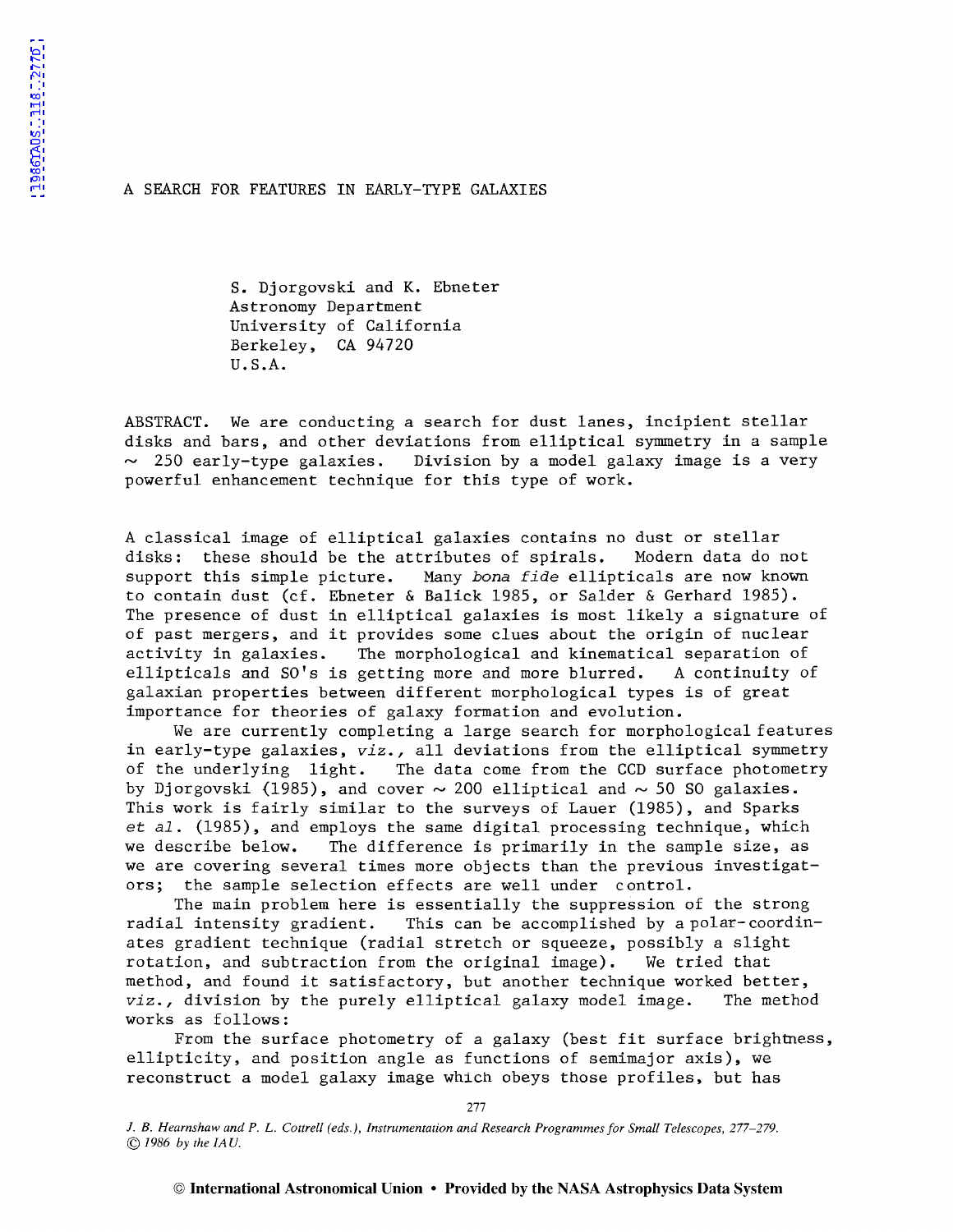purely elliptical isophotes; it helps to smooth the  $\varepsilon$  and PA profiles somewhat. The model is smoother than the original data frame, because The model is smoother than the original data frame, because of the isophotal averaging, and smoothing of the  $\varepsilon$  and PA profiles. We then divide the original image by the smoothed image. The reason for superiority of this technique over the simple polar gradient is that we are adding some *a priori* information in the image restoration process, *viz.,* the exact form of the galaxy light distribution, plus the demand that the "unperturbed" galaxy has purely elliptical isophotes.

## REFERENCES:

Djorgovski, S. 1985, *Ph. D. Thesis,* University of California at Berkeley. Ebneter, K., and Balick, B. 1985, *Astron. J.* 90, 183. Lauer, T.R. 1985, *M.N.R.A.S.* 216, 429. Sadler, E.M., and Gerhard, O.E. 1985, *M.N.R.A.S.* 214, 177. Sparks, W.B. *et* al.1985, *M.N.R.A.S.* 217, 87 •



Figure 1: An example of feature enhancement. The original image is on the left and the model-divided image is on the right. The object is NGC4374 which reveals a dust lane (a ring?); note the limb-darkening of the ring: the dust is optically thin!